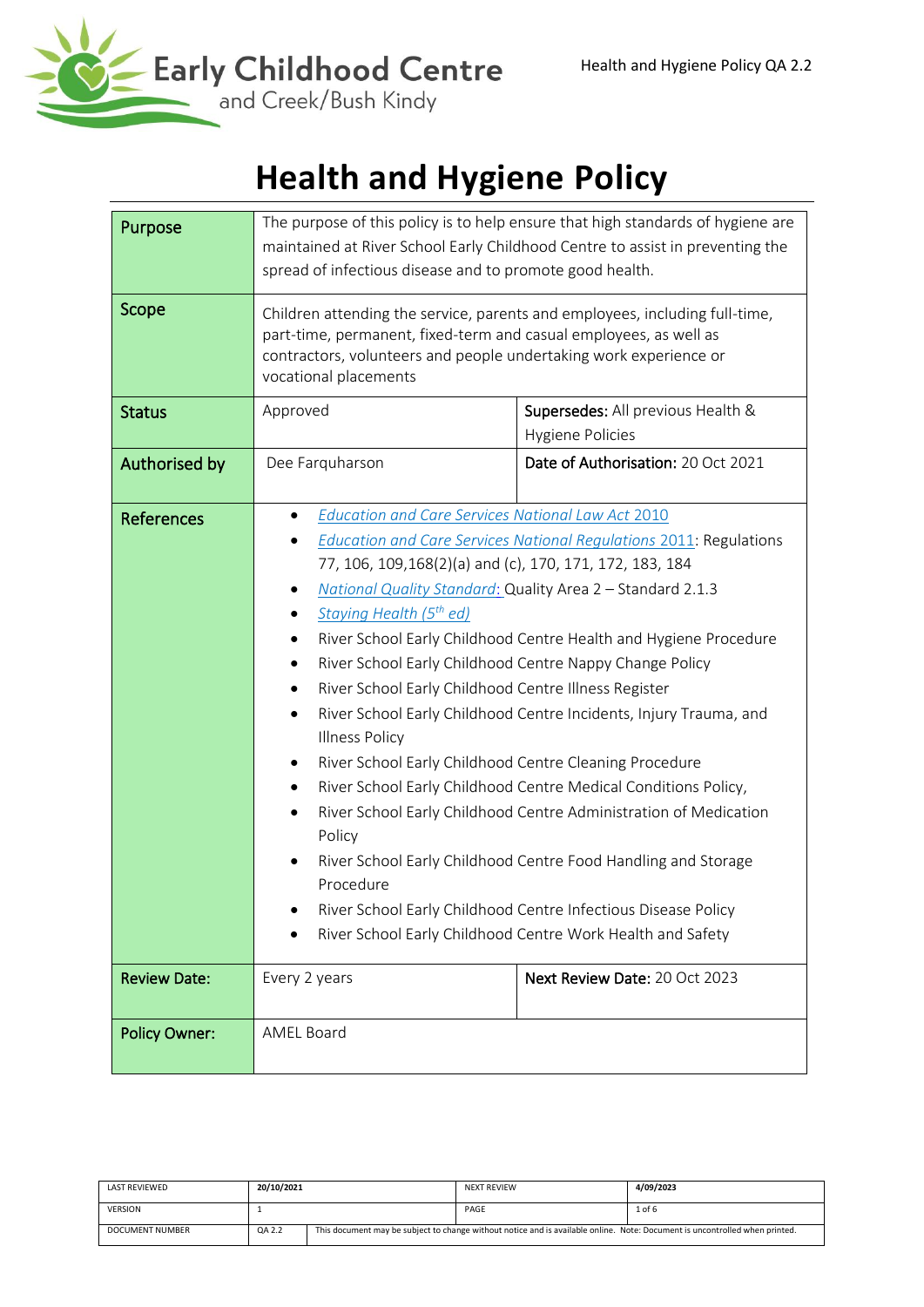

# **Policy Statement**

River School Early Childhood Centre is committed to ensuring a high standard of hygiene is maintained to assist in preventing the spread of infectious disease and to promote the good health of children, employees, and other and it is therefore essential that all educators are aware of and follow correct hand hygiene and follow standard precautions.

Infection can be spread by a person who shows no sign if illness. Hand hygiene is a very effective way to control the spread of infection. This used to be known as hand washing before the development of waterless hand cleaners. Hand hygiene means removing both dirt and germs from your hands.

Hands play an important role in the spread of infection. The best way to prevent the transmission of disease is through effective hand hygiene, which removes both dirt and germs from the hands.

Good hand hygiene is one of the most simple and effective ways to break the chain of infection. Effective hand hygiene can involve soap and water or alcohol-based hand rubs. Disposable gloves can also be part of the hand hygiene process.

In line with the *Education and Care Services National Regulations* 2011 and *Staying Healthy* (5th ed), it is the policy of River School Early Childhood Centre to take the following reasonable steps to help maintain high standards of health and hygiene:

- Implement adequate health and hygiene practices, and safe practices for handling, preparing, and storing food, see the River School Early Childhood Centre Health and Hygiene Procedure (see below).
- Provide appropriate training to employees in relation to understanding and implementing effective hygiene practices in early childhood settings.
- Actively support children to learn hygiene practices.
- Provide hand washing guidelines for display at each hand washing location.
- Ensure there is an adequate supply of non-toxic cleaning and hygiene products, including gloves, at all times.
- Ensure that adequate, developmental, and age-appropriate toilet, washing and drying facilities are provided for use by children, and that these are safe and accessible.
- Ensure the service has laundry facilities or access to laundry facilities, or other arrangements for dealing with soiled clothing and linen, including hygienic facilities for storage prior to their disposal or laundering.
- Ensure that the laundry and hygiene facilities are located and maintained in a way that does not pose a risk to children.
- Develop an appropriate cleaning and sanitising schedule that outlines daily, weekly, monthly, quarterly, and annual cleaning and sanitising requirements and responsibilities of all surfaces, facilities, equipment, linen, and toys.

| <b>LAST REVIEWED</b>   | 20/10/2021 |                                                                                                                             | NEXT REVIEW | 4/09/2023 |
|------------------------|------------|-----------------------------------------------------------------------------------------------------------------------------|-------------|-----------|
| <b>VERSION</b>         |            |                                                                                                                             | PAGE        | $2$ of 6  |
| <b>DOCUMENT NUMBER</b> | QA 2.2     | This document may be subject to change without notice and is available online. Note: Document is uncontrolled when printed. |             |           |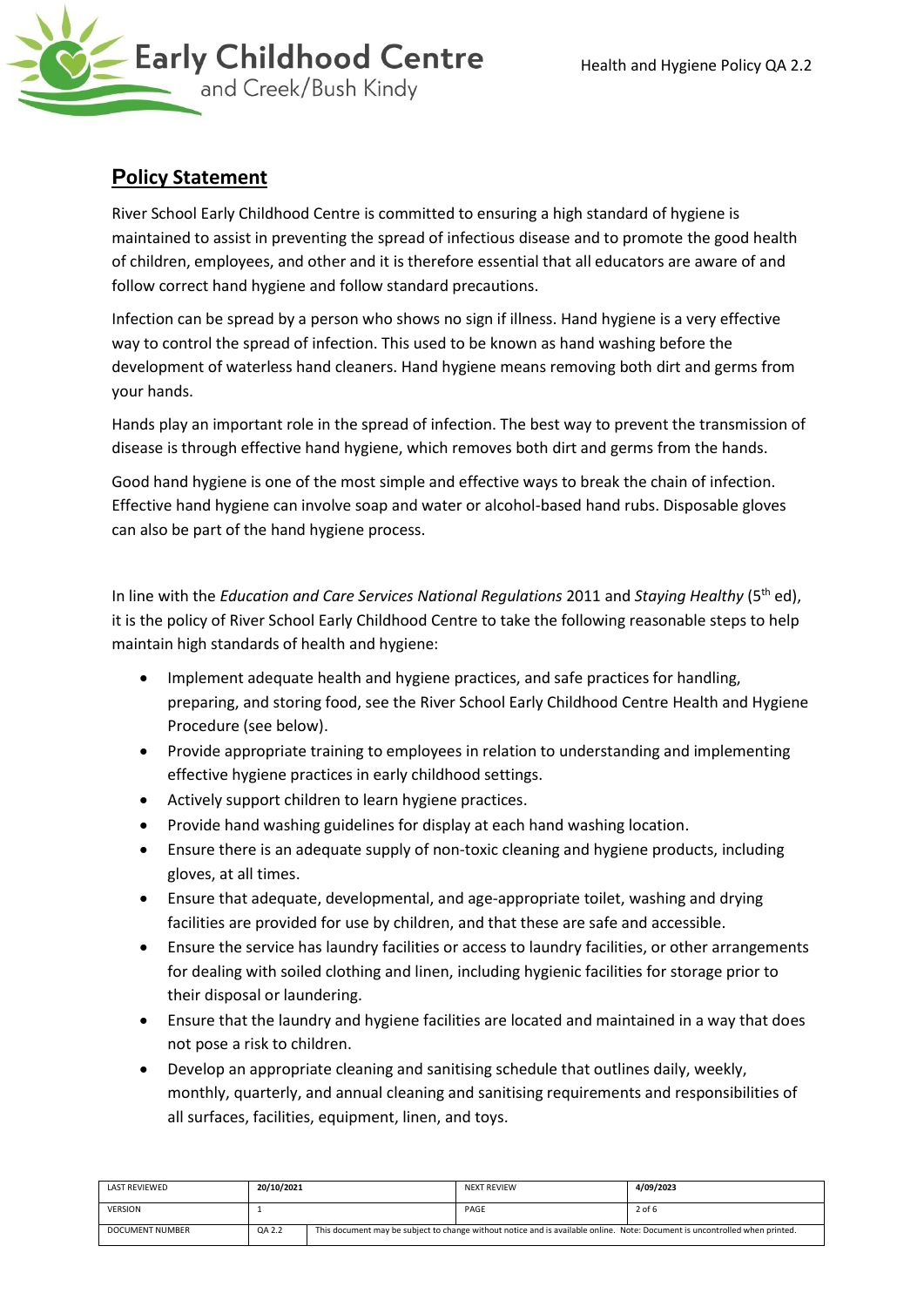- Arrange for the service to be cleaned and sanitised regularly, including floors and other surfaces, as per the cleaning contract and schedule, and review the cleaner's contract and schedule on an annual basis; and
- If necessary, contact the local council's Environmental Health Officer for information about obtaining a needle/syringe/sharps disposal unit and instructions for its use.

## **Implementation**

### **HEALTH & HYGIENE PROCEDURES**

### **River School Early Childhood Centre Approved Provider will**

Provide soap and water and/or alcohol-based hand rubs throughout the service to make hand hygiene convenient, and ensure all staff are practicing effective hand washing techniques.

Provide documentation in the form of procedures near hand washing facilities.

## **Responsibilities**

#### **Educators/Staff will wash their hands:**

| <b>Before</b>                                                  | <b>After</b>                                                   |  |  |
|----------------------------------------------------------------|----------------------------------------------------------------|--|--|
| Starting work, so germs are not introduced into                | Taking off gloves                                              |  |  |
| the service                                                    | Changing a nappy                                               |  |  |
| Eating or handling food                                        | Cleaning the nappy change area                                 |  |  |
| Giving medication                                              | Using the toilet                                               |  |  |
| Putting on gloves                                              | Helping children use the toilet                                |  |  |
| Applying sunscreen or other lotions to one or<br>more children | Coming in from outside play                                    |  |  |
| Going home so germs are not transferred home                   | Wiping a child's nose or your own nose                         |  |  |
|                                                                | Eating or handling food Handling garbage                       |  |  |
|                                                                | Cleaning up faeces, vomit or blood                             |  |  |
|                                                                | Applying sunscreen or other lotions to one or<br>more children |  |  |
|                                                                | Touching animals                                               |  |  |

#### **Families and Children are encouraged to wash their hands:**

| <b>Before</b>                            | After                    |
|------------------------------------------|--------------------------|
| Starting the day at the service; parents | Eating or handling food  |
| can help with this                       | Touching nose secretions |
| Eating or handling food                  | Using the toilet         |

| <b>LAST REVIEWED</b>   | 20/10/2021 |  | <b>NEXT REVIEW</b> | 4/09/2023                                                                                                                   |
|------------------------|------------|--|--------------------|-----------------------------------------------------------------------------------------------------------------------------|
| <b>VERSION</b>         |            |  | PAGE               | 3 of 6                                                                                                                      |
| <b>DOCUMENT NUMBER</b> | QA 2.2     |  |                    | This document may be subject to change without notice and is available online. Note: Document is uncontrolled when printed. |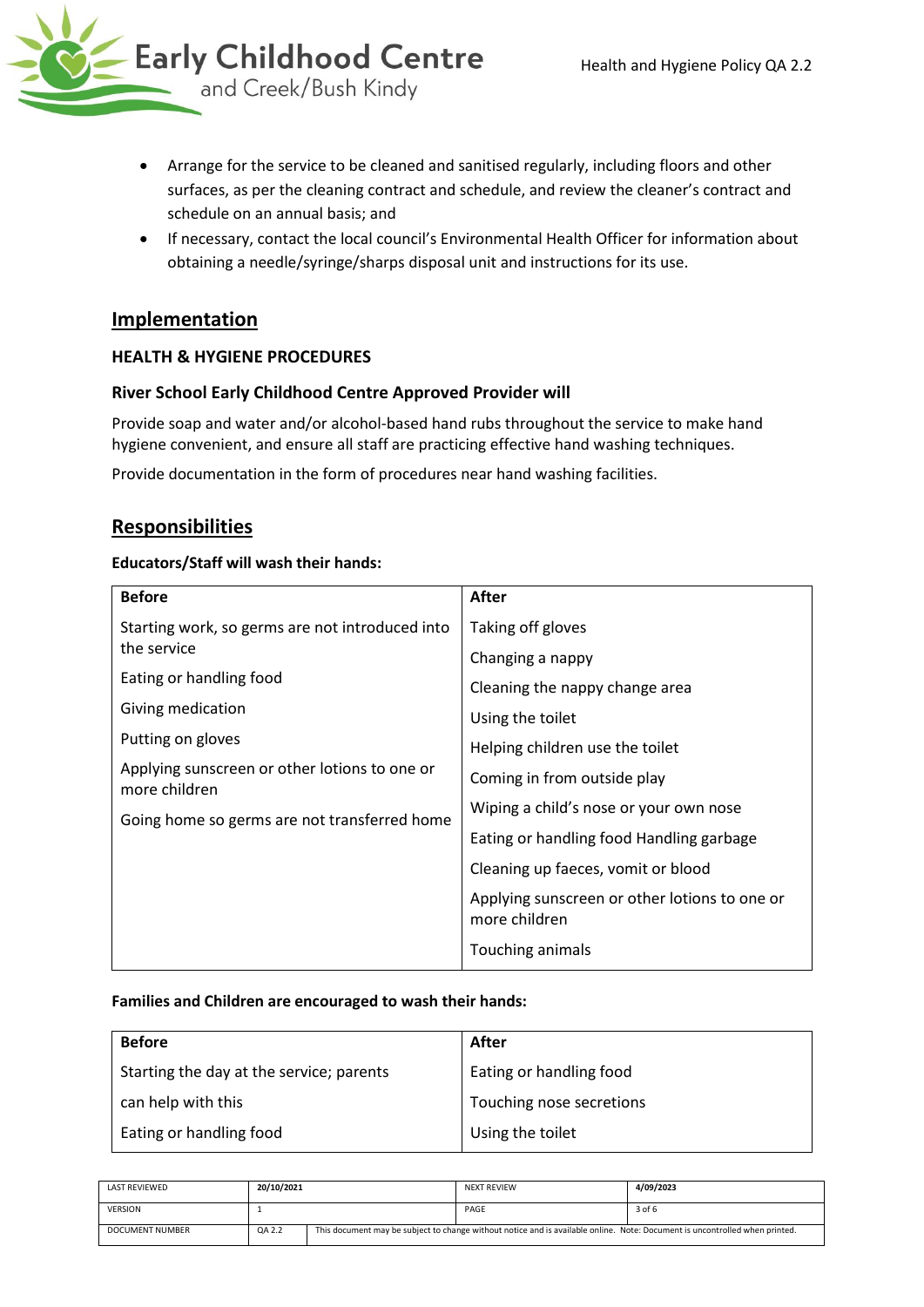

| home with them | Having their nappy changed—their hands will<br>become contaminated while they are on the<br>change mat |  |
|----------------|--------------------------------------------------------------------------------------------------------|--|
|                | Coming in from outside play<br>Touching animals                                                        |  |

## **Cleaning up blood spills**

Standard precautions support the assumption that all blood and bodily fluids are potentially infections, therefore hygiene practices that promote infection control are adopted for all contact with blood and bodily fluids. Staff will follow recommended guidelines for dealing with spills of blood, faeces, vomit, urine, nasal discharge, and other bodily fluids as explained in Staying Healthy 5<sup>th</sup> edition in order to protect the health and safety of all children and adults within the service. <mark>Spill</mark> kits will be readily available for use by educators and staff in dealing with spills and hands will be washed after removal of gloves. The spill kit will be in the form of a box with a lid, filled with all the necessary equipment to clean up a spill, as guided by Staying Healthy 5<sup>th</sup> edition.

## **Preparing bleach solution**

Always prepare bleach solutions according to the manufacturer's instructions. Because bleach loses strength over time, always make up new dilutions of bleach as needed. Any diluted bleach that is not used within 24 hours of preparation should be discarded. Bleach will only be used in a service to clean up blood spills. Beach will not be sprayed.

### **Safe use of bleach**

### **Always:**

- Read and follow the safety and handling instructions on the label.
- dilute bleach according to directions.
- Wear gloves when handling and preparing bleach.
- Check the use-by date before using bleach because it can lose effectiveness during storage.
- Make up a new batch of bleach each time you disinfect—it loses its effectiveness quickly once it has been diluted.

#### **Never:**

- Use bleach in a spray bottle.
- Use hot water to dilute bleach.
- Mix bleach with any other chemicals.
- Use bleach on metals other than stainless steel—bleach is corrosive

#### **When cleaning up spills of faeces, vomit or urine, the following procedures should be used:**

- Wear gloves.
- Place paper towel over the spill and allow the spill to soak in. Carefully remove the paper towel and any solid matter. Place it in a plastic bag, seal the bag and put it in the rubbish bin.
- Clean the surface with warm water and detergent and allow to dry.

| <b>LAST REVIEWED</b>   | 20/10/2021 |                                                                                                                             | <b>NEXT REVIEW</b> | 4/09/2023 |
|------------------------|------------|-----------------------------------------------------------------------------------------------------------------------------|--------------------|-----------|
| <b>VERSION</b>         |            |                                                                                                                             | PAGE               | 4 of 6    |
| <b>DOCUMENT NUMBER</b> | QA 2.2     | This document may be subject to change without notice and is available online. Note: Document is uncontrolled when printed. |                    |           |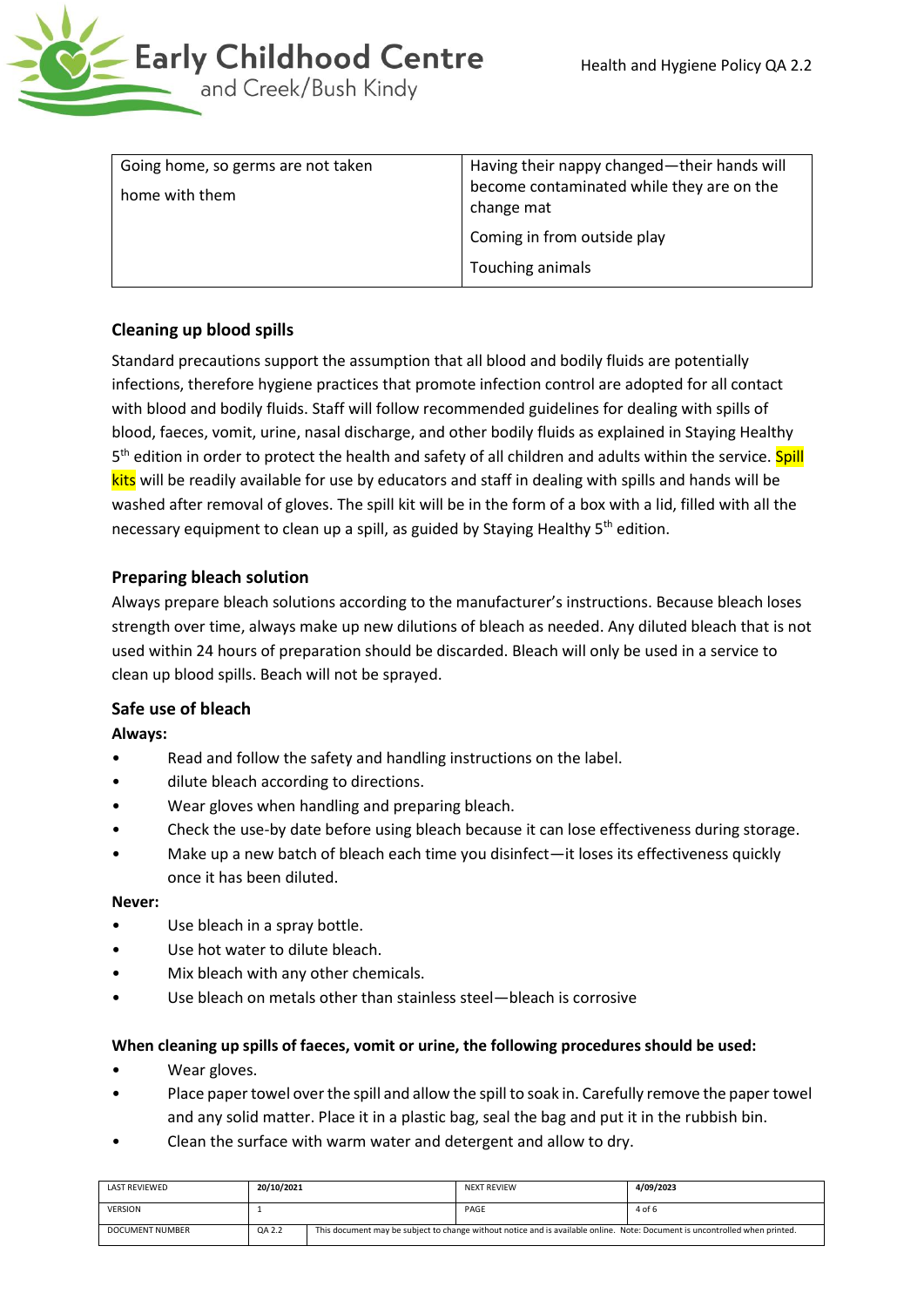

- If the spill came from a person who is known or suspected to have an infectious disease (e.g., diarrhoea or vomit from a child with gastroenteritis), use a disinfectant on the surface after cleaning it with detergent and warm water.
- Wash hands thoroughly with soap and running water (preferably warm water).

## **Nasal discharge**

Washing your hands every time you wipe a child's nose will reduce the spread of colds. If you cannot wash your hands after every nose wipe, use an alcohol-based hand rub. It is not necessary to wear gloves when wiping a child's nose. If you do wear gloves, you must remove your gloves and wash your hands or use an alcohol-based hand rub afterwards. Dispose of dirty tissues immediately.

## **Infectious conditions presenting at the service**

If a child in care has a suspected infectious condition, please follow the Infectious Disease and Immunisation Policy and procedures and be guided by Staying Healthy 5<sup>th</sup> Edition.

## **Informing all families of infectious conditions**

All families are to be informed immediately of any common infectious condition in the service by appropriate signs placed in the most visible positions, especially in each room where the condition presented. These signs must also include symptoms of the condition and exclusion time from the Service for any infectious persons. These signs can be retrieved from Staying Healthy 5<sup>th</sup> Edition.

### **COVID-19 Safe Practices**

River School Early Childhood Centre will be guided by the State and Federal Health Authorities when managing any COVID-19 related incidents. This includes but is not limited to lockdown directives, mask wearing within the centre and community and any other directive issued by the State and Federal Health Authority.

### **Informing state health authorities**

In the case that a notifiable disease occurs in the Service, the Director is to inform the Nominated Supervisor who will, with the assistance of the Director, inform the Ananda Marga Education Board of management and the relevant authorities. See **Infectious Diseases Policy** for contact information for agents to notify.

# **Definitions**

Definitions relevant to this policy include:

**Cleaning**: a process that removes visible contamination such as food waste, dirt and grease from a surface. This process is usually achieved by the use of water and detergent. During this process, micro-organisms will be removed but not destroyed

**Health**: is a state of complete physical, mental and social well-being and not merely the absence of disease or infirmity

| LAST REVIEWED   | 20/10/2021 |                                                                                                                             | <b>NEXT REVIEW</b> | 4/09/2023 |
|-----------------|------------|-----------------------------------------------------------------------------------------------------------------------------|--------------------|-----------|
| <b>VERSION</b>  |            |                                                                                                                             | PAGE               | 5 of 6    |
| DOCUMENT NUMBER | QA 2.2     | This document may be subject to change without notice and is available online. Note: Document is uncontrolled when printed. |                    |           |